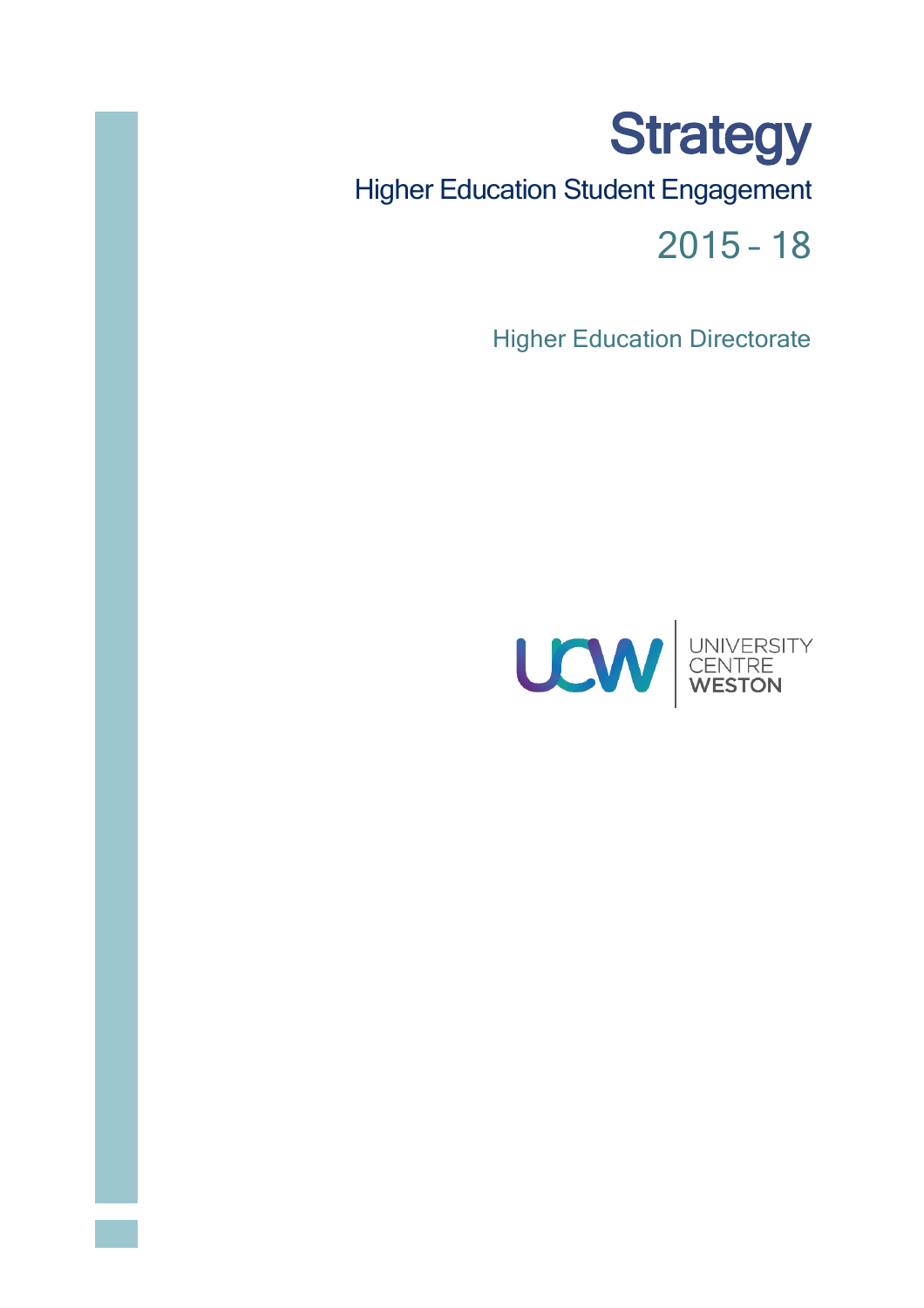| Document approved by:   |                       |             |             |               |            |
|-------------------------|-----------------------|-------------|-------------|---------------|------------|
| <b>HEDMT</b>            | Student<br>Engagement | <b>HEBS</b> | <b>HEMT</b> | <b>HE CPD</b> | <b>CMT</b> |
| 11/5/2015               | 5/2/15                | 2/6/15      |             | 14/07/2015    |            |
|                         | 11 & 13/5/15          |             |             |               |            |
| REVIEW DATE: 01/05/2018 |                       |             |             |               |            |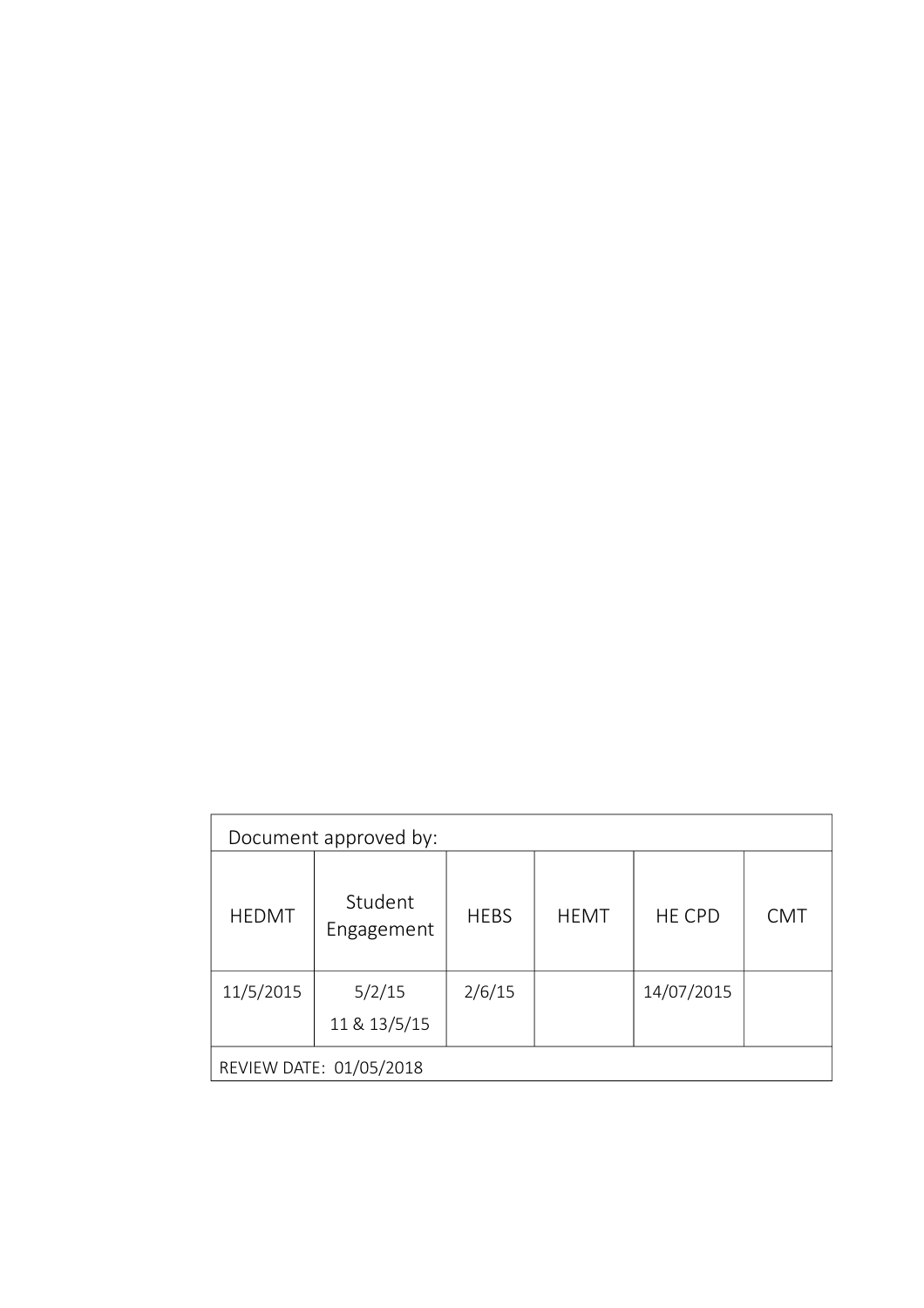# Background and National Context

The UK Quality Code sets out the expectations that all higher education (HE) providers are required to meet, the expectation in regards to Student Engagement is that:

"Higher education providers take deliberate steps to engage all students, individually and collectively, as partners in the assurance and enhancement of their educational experience".

The National Union of Students (NUS) have recognised that there are different levels of engagement – Consultation, Involvement, Participation and Partnership. University Centre Weston (UCW) seeks to ensure that students and staff engagement is real and meaningful and therefore we seek to progress students through this continuum and encourage partnership.

It is recognised that not only can students have a positive impact on quality enhancement and quality assurance processes, but engaging with students can also have a positive impact on the motivation and achievement of students.

The HEA 'What Works?' research clearly articulates the impact that active student engagement has in developing a strong sense of belonging in HE for all students. This in turn has a positive impact in terms of student retention and success. Engagement and belonging is especially important at an early stage and should encompass both academic and social engagement.

This strategy was developed collaboratively involving students, staff and the Student Engagement Officer in the devising and writing of the document.

# Purpose & Scope

UCW is committed to ensuring the high quality of its higher education provision and continuously enhancing the student experience. As a result the contribution of students is valued as it is recognised this can improve quality and satisfaction. To this end the University Centre engages with students in a real and meaningful way so this informs future developments, strategy and operational management. A crucial part is to receive student feedback, ensuring that it is dealt with in a comprehensive manner. This is done in a variety of ways.

This strategy sets out the University Centre's commitment to engaging with students on HE programmes. The strategy applies to all programmes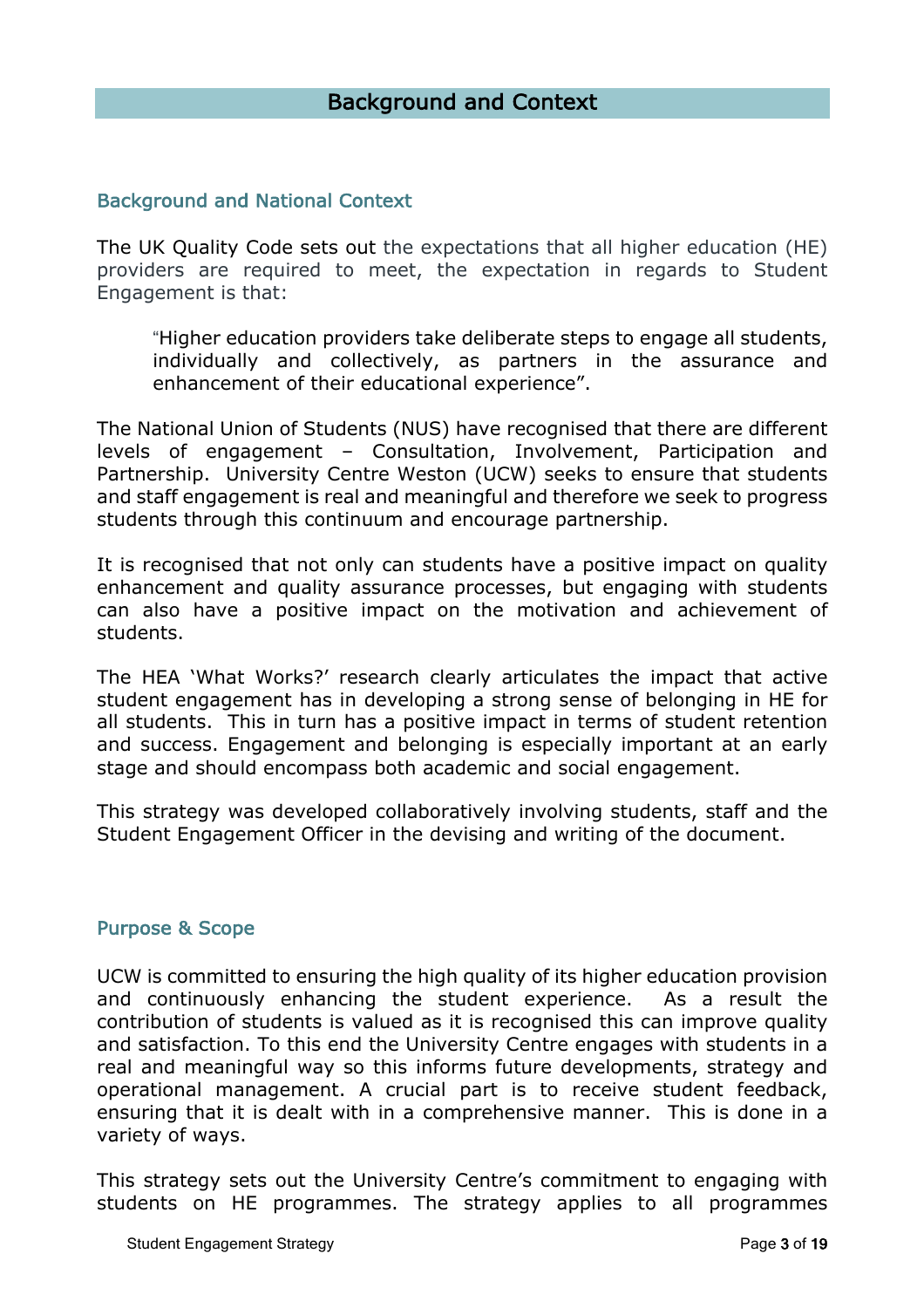regardless of the university partner they are linked to. The document outlines the opportunities for student engagement and the processes in place to respond to any issues raised.

# **Principles**

The University Centre and its partner universities actively encourage students to fully participate in the outlined processes in order that they take some responsibility to enhance provision. Where students engage constructively with student engagement processes there is scope for improvement. This is for mutual benefit, leading to greater understanding between staff and students and the opportunity for problem solving along with assessing and shaping learning.

It is understood that students should not be penalised for voicing their opinions or making suggestions. It is acknowledged that student engagement can only be sustained if students know there are appropriate opportunities for them to raise their opinions, and feel these are being duly considered and action is being taken following their suggestions. However, it must be accepted that not every proposal can be implemented, but it is vital to make students aware of limitations or restrictions and provide full and reasoned feedback in response to all issues raised.

Working with students as partners underpins continuous improvement of HE provision and optimising the student experience. The University Centre is committed to:

- Empowering students to be partners in their learning as they are experts in the student experience;
- Making sure that the students are part of developing proposals as well as responding to them;
- Engaging students who are often unheard, including: mature students; part-time students and student parents;
- Helping students develop the skills and confidence to be actively involved in the organisation of their own learning and student experience, regardless of their mode of study, age, disability, race, gender, religion, sexuality or transgender status;
- Each programme is expected to engage with the strategy to enable all students to have the opportunity to participate and have their views represented.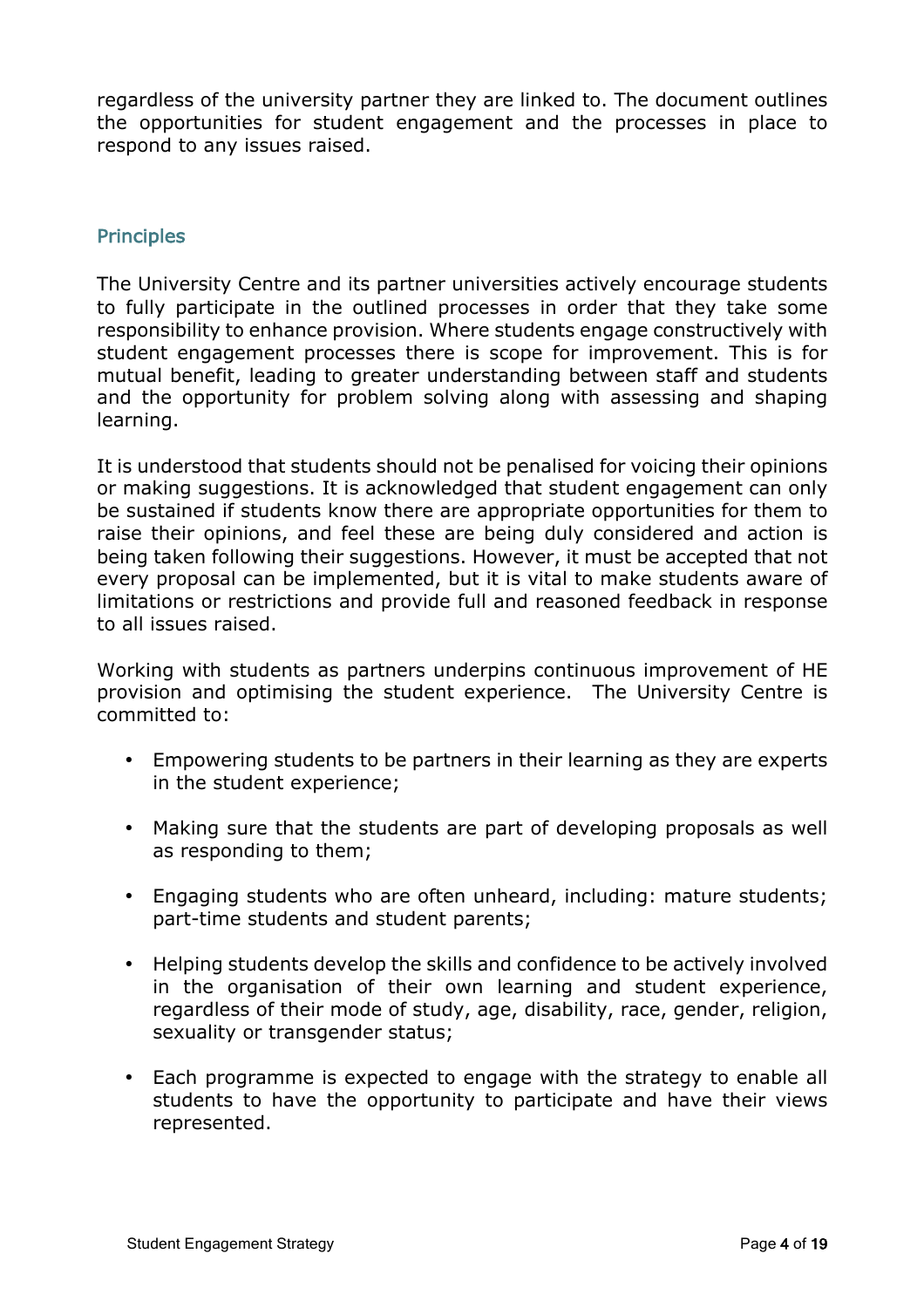# Link to HE Strategy

Student engagement constitutes an explicit element of the HE Strategic Plan 2014-17. The following is an extract taken directly from the section related to student engagement:

In order to provide "an outstanding higher education experience, enabling success and inspiring ambition" the University Centre undertakes to engaging with and listening to all higher education students. Students and staff are 'partners in learning', based on mutual respect and drawing on the knowledge and experience of everyone, to continually enhance the student experience. Students will be involved in the development, delivery, and review of higher education provision at UCW. Student engagement is reflected following strategic aims;

- To engage with, and reflect the expectations of the UK Quality Code for Higher Education in all aspects.
- To focus on the student experience and to ensure that it continues to be positive and varied. To enrich the student experience through acting on student feedback and increased student engagement.

The commitment: In order to achieve the above strategic aims, the University Centre will:

- Use a variety of means to engage with students and offer a range of opportunities for those who wish to represent the student body on key decision-making committees.
- Listen to the student voice.
- Respond to student opinions, and provide feedback on any actions taken via social media and through the student newsletter.
- To have a separate Student Engagement Strategy, this will encapsulate the University Centre's commitment to effective student engagement, using the expectation and indicators of sound practice identified in chapter B5 of the UK Quality Code.

The effectiveness of student engagement will be assessed through two KPIs: "NSS Overall satisfaction to be in the top quartile for FECs by 2016-17" and "The NSS satisfaction for "The teaching on my course" to be in the top quartile of HECs by 2016-17".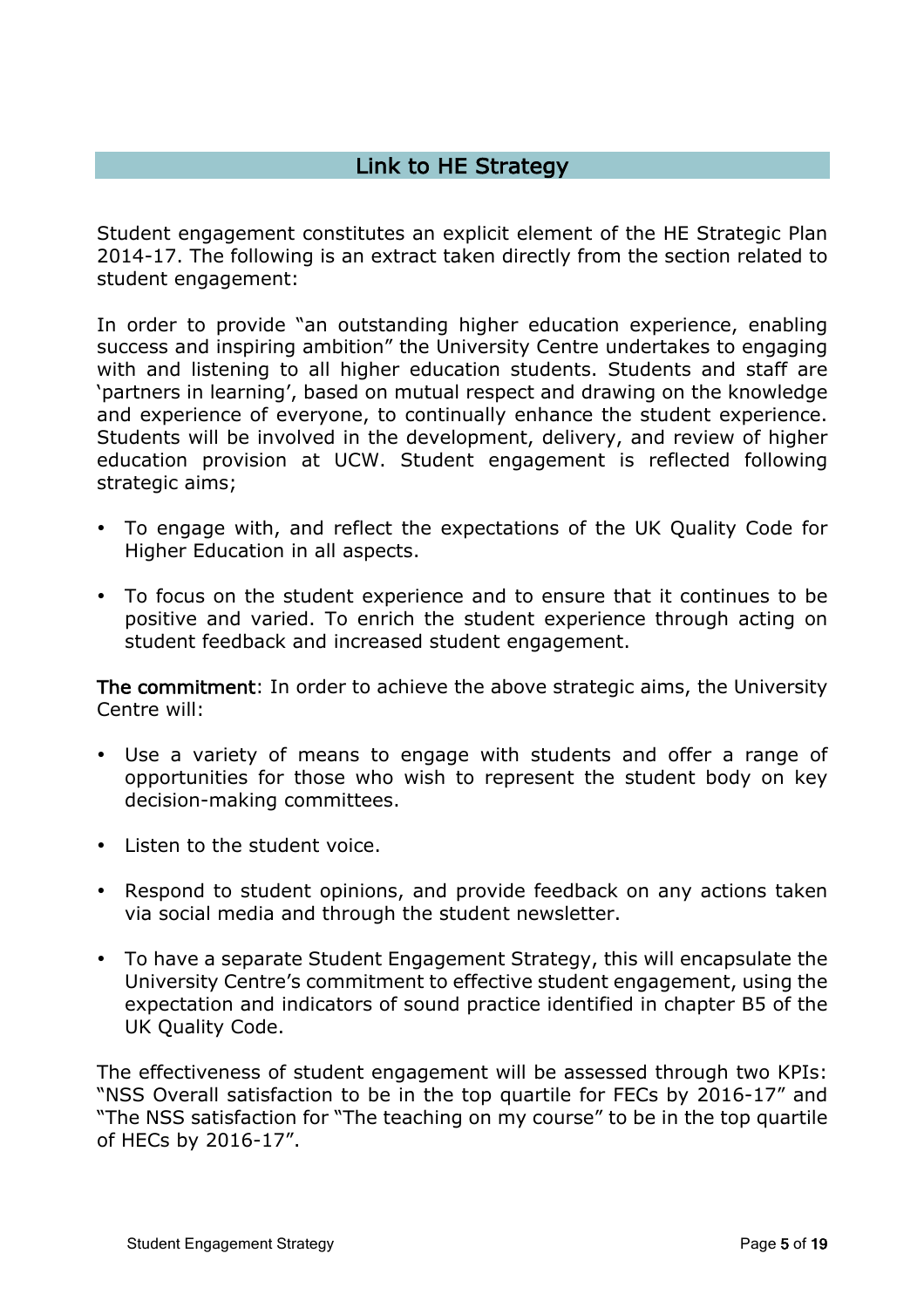# Student Voice

The University Centre has instituted three formal processes by which the student voice is captured these were commenced in 2009 and are now an embedded part of the quality process and the student experience. They are:

- Staff Student Liaison Committees (SSLCs) which enable two way communication between staff and students and focuses on academic, programme related matters;
- Student Representative Committees (SRCs) which encourage discussion around cross University Centre matters, including the development and review of policies and procedures, the overall student experience including social events and other non-academic issues;
- Evaluation forms (including module questionnaires, National Student Survey and induction questionnaires) which enable feedback on particular elements of the programme / student experience.

The University Centre also recognises there is an informal route for encouraging student voice and student engagement and actively promotes an "open door" approach within faculties and the directorate.

UCW undertakes to ensure that students are kept fully informed of the outcomes of their involvement, activity and feedback. This is done through a range of methods including the first agenda item on all SSLCs being an update on actions from previous meetings; Peer Press (Student Newsletter) produced termly; Student Voice pages within the UCW Student Zone on Moodle which include Student Representative meeting minutes and the Quality Improvement Plan (QIP).

All students should have the opportunity to be involved in quality enhancement and assurance processes in a manner and at a level appropriate to them. Examples of where this should occur include, but are not limited to, the following:

- Annual Reviews / Annual Programme Monitoring Reports
- Programme Development
- Programme Team Meetings
- Peer Observation Feedback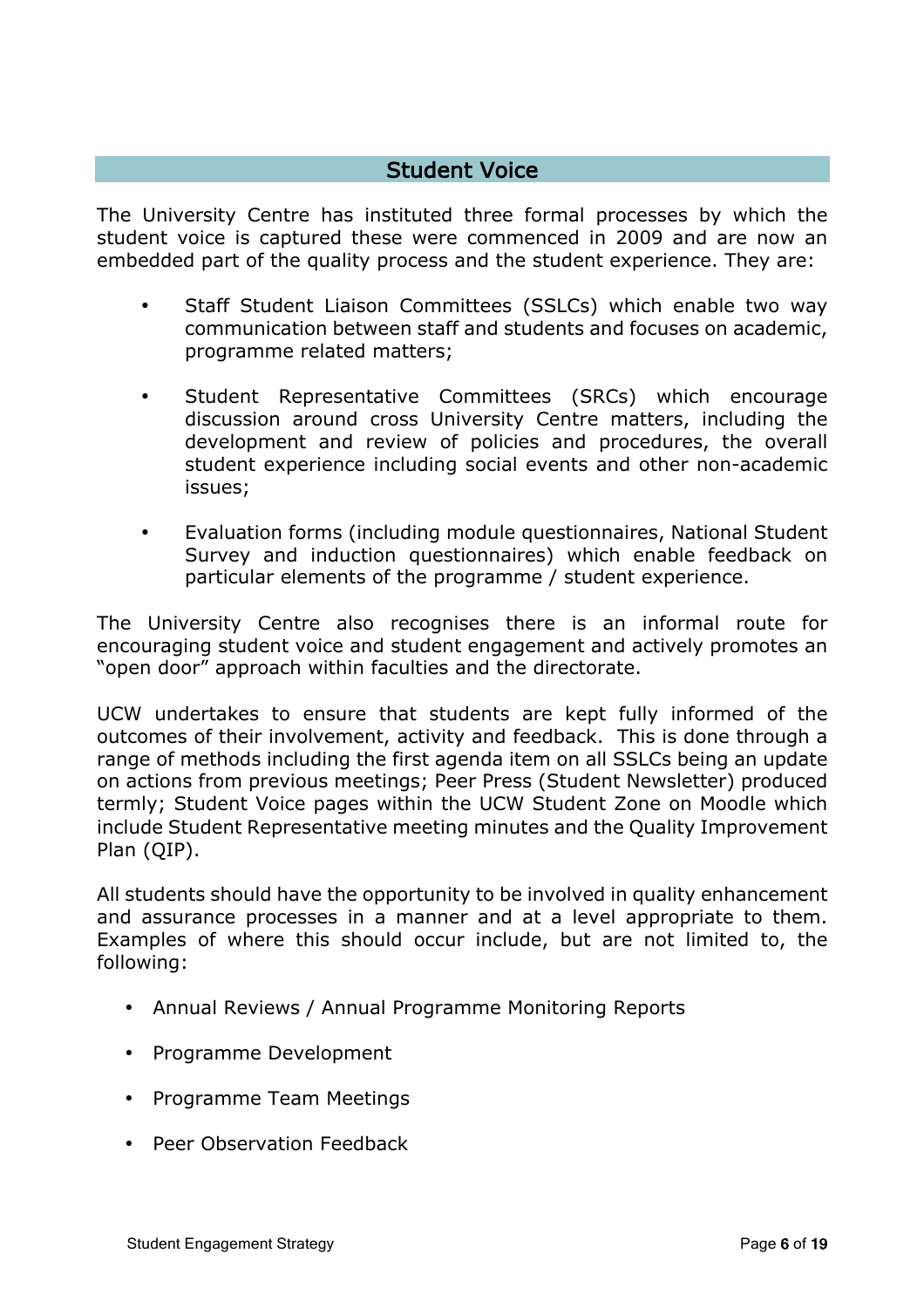- Representation at key committees including Higher Education Board of Studies and Higher Education Curriculum and Quality Committee
- Quality Focus Groups
- Periodic Reviews
- SSLCs
- Module Evaluations
- Student Representative Committees (SRCs)

The University Centre undertakes to recognise students who actively participate and support measures which improve and contribute to student engagement and involvement. Student Representatives Student Ambassadors, Freshers' Angels and Peer Mentors will have the opportunity to take part in a rewards scheme which leads to recognition of their contribution through a certificate.

# **Training**

Students will be provided with appropriate training and support which will enable them to act as full partners in their learning. Student Representatives will receive additional training and support in how to conduct themselves effectively in that role. The Student Experience and Engagement Officer will ensure that the student body is made aware of student engagement opportunities and therefore involved in all aspects of higher education at UCW.

In addition staff training and awareness will take place to assure that HE staff fully understand the Student Engagement Strategy and actively support student involvement in all aspects of their programmes.

# Review

The strategy will be reviewed every 3 years with the next formal review in 2018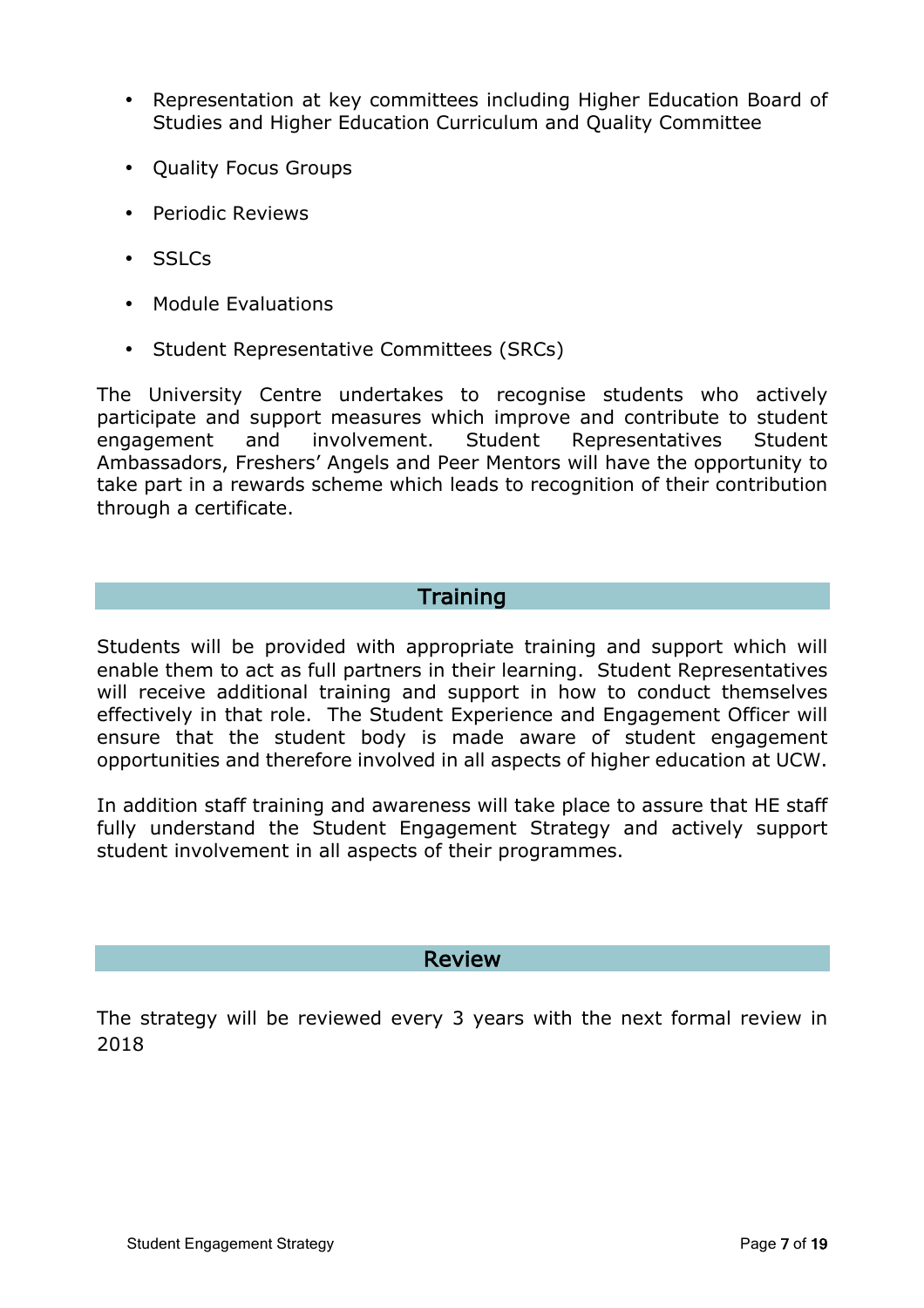# Appendix 1 – SSLC Membership & Terms of Reference

#### The Role of Staff Student Liaison Committees

Staff Student Liaison Committees (SSLCs) fit within the wider Higher Education Student Engagement Strategy. They primarily focus on academic, programme related matters and demonstrate the University Centre's commitment to receiving and acting upon the views of students studying on higher education programmes in order to continue to enhance and improve the provision itself and the student experience.

## A. Membership

Course Coordinator Student Experience and Engagement Officer Y1 Student Representatives x 2 Y2 Student Representatives x2 Y3 (Part time) Student Representatives x 2 (as appropriate) BA / BSc Student Representatives x 2 (as appropriate) University Representative (as appropriate)

There should be a minimum of 4 student representatives invited to attend, 2 from each year group, these representatives should be elected by their peers on an annual basis. However, it could be decided to include additional students e.g. having specific part time student representatives for each year or even including the whole group where there are smaller cohorts.

The course coordinator must be present, along with a minute taker (normally from the faculty administration team). Additional staff - including support staff, module leaders, HE Partnership Manager or partner university representatives - could be in attendance if there are relevant agenda items, but ideally staff would not outnumber the students in attendance.

#### B. Terms of Reference

The remit of SSLC's will include:

\* To provide a two way channel of communication between staff and students and the partner HEI related to the student learning experience

\* To highlight best practice, along with constructively critiquing the programme

\* To review and evaluate the teaching methods, content, assessment and quality of individual programmes

\* To discuss External Examiner Reports / Module Evaluations / Annual Programme Monitoring Reports and make recommendations as appropriate

\* To consider National Student Survey data

\* To have a formal channel for raising and addressing issues or concerns.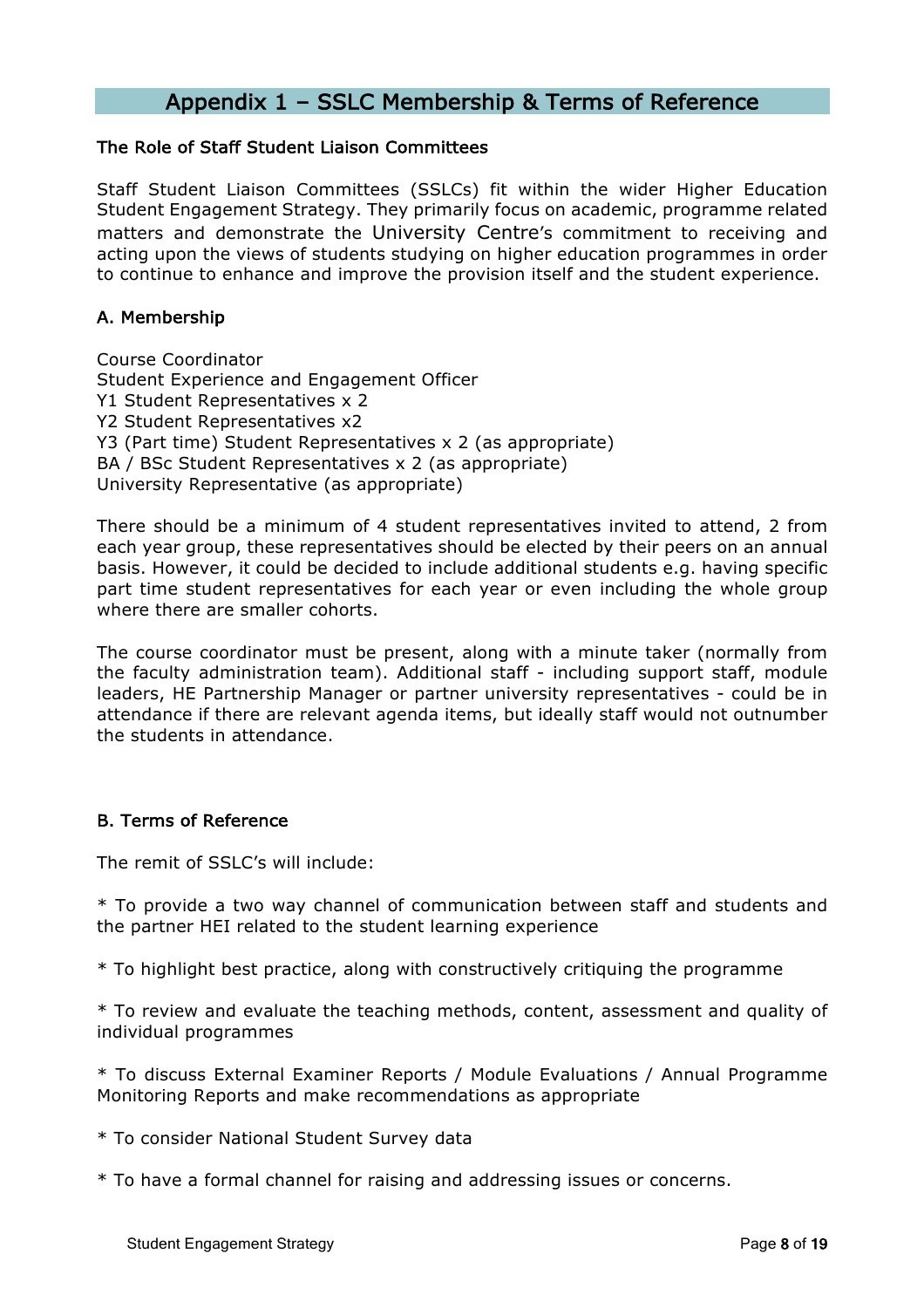# C. Quorum

4 members as a minimum including the minuting secretary, course coordinator and at least one student per year group.

# D. Meeting Cycle

There should be a minimum of three meetings per year to be held in October, February and May. One meeting should occur within the first 6 weeks of the academic year and others should occur prior to the Student Representative Committee meetings. Additional meetings could be arranged as necessary as requested by the student representative or HEI.

Dates and times of SSLC meetings should be published in advance via notice boards, email circulation, the Virtual Learning Environment etc.

# E. Other Notes

A Chair should be elected from the group, this position could be undertaken by a student if one is willing to take on the responsibility. The Chair will prepare a draft Agenda (see samples below) but Student Representatives may request for items to be included in the Agenda prior to the meeting

Meetings could be run to enable each year group of students to present a formal report representing the views on their peers and their perceptions of the programme. As a means of focus they could be encouraged to consider elements of the programme / support which should continue, areas for development and new ideas they think should be implemented. Alternatively the meeting could simply ask representatives from each year group to comment on the agenda items. The Chair should ensure all students are given the opportunity to contribute and the meeting is not dominated by any individual student / year group. Essentially meetings should be student focused and led and the outcomes and responses to any issues raised should be widely circulated.

Minutes of meetings will be prepared (by the minute taker) and presented at the following meeting for formal approval of accuracy and monitoring actions. All agreed actions recorded in the minutes should be clearly assigned to named individuals responsible for the specific action. These will be forwarded to university contacts where appropriate and the Student Experience and Engagement Officer, who will collate any issues in the overall Student Voice Quality Improvement Plan (QIP) presented at Higher Education Board of Studies on a termly basis. Minutes should be made available to all students on the programme e.g. via a notice board / electronic notice board / Moodle. Feedback on actions will be included in the Student Newsletter.

Programme Coordinators are responsible for ensuring that a minimum of three meetings are arranged each year, dates are published in advance, appropriate students attend and minutes are taken then passed onto the Student Experience and Engagement Officer.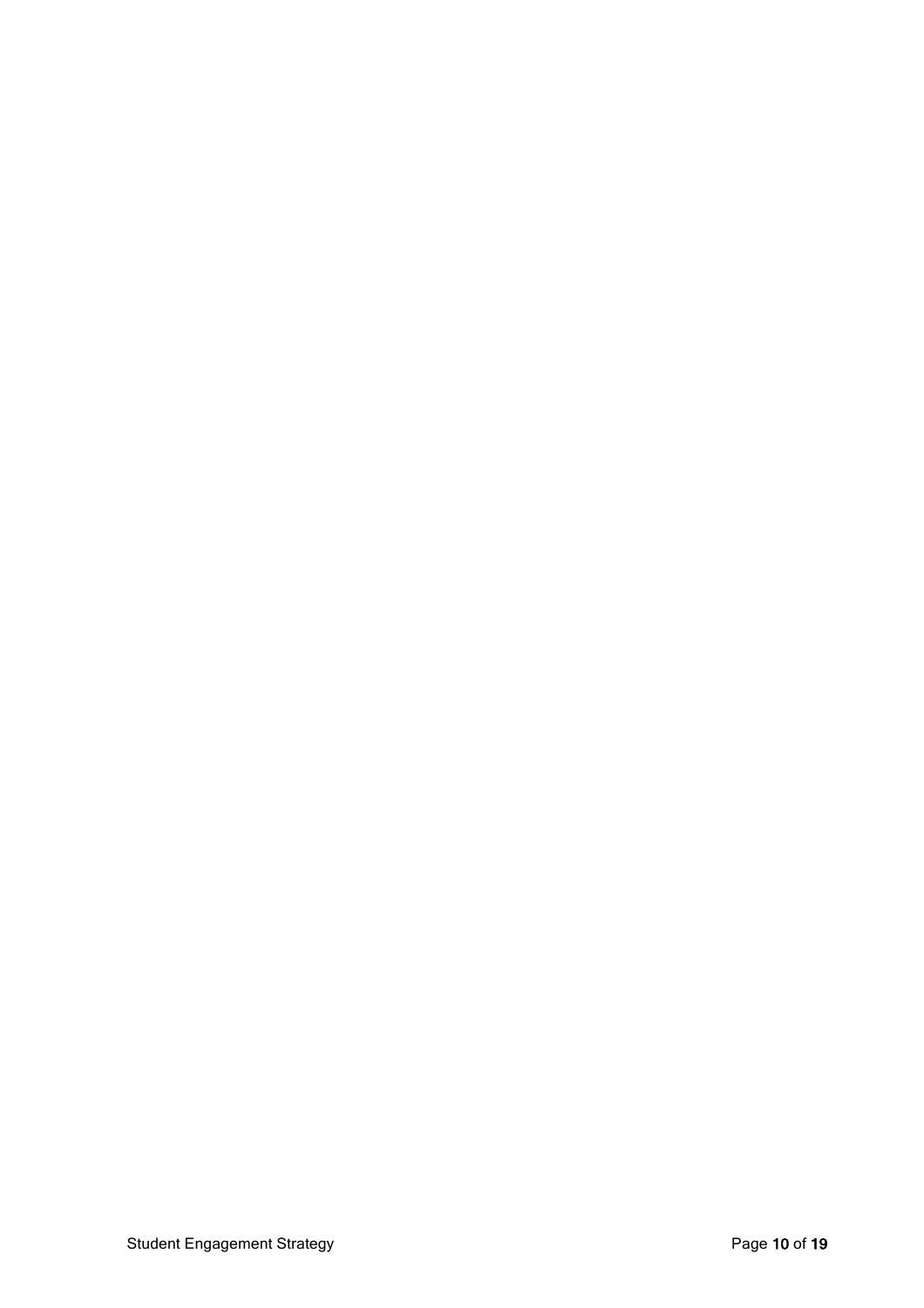# Appendix 2 – SSLC Agenda Templates

#### DRAFT AGENDA 1



## Staff Student Liaison Committee

#### Programme

Date – Oct / Nov Time Venue

- 1. Introduction & Apologies
- 2. Minutes of the Last Meeting / Matters Arising
- 3. Feedback on Actions Completed from Previous Meetings
- 4. External Examiners Report and Action Plan
- 5. Student Support (Tutorial Support, Academic Support, Central Support Services)
- 6. Overall Organisation & Management (Are timetables clear, accurate & working, are any changes communicated effectively, are handbooks clear / helpful)
- 7. Facilities and Resources (Library, Computer & Specialist Facilities & Resources)
- 8. Any other business
- 9. Date for next Meeting
- 10. SEEO to speak to students confidentially (omitted from the minutes)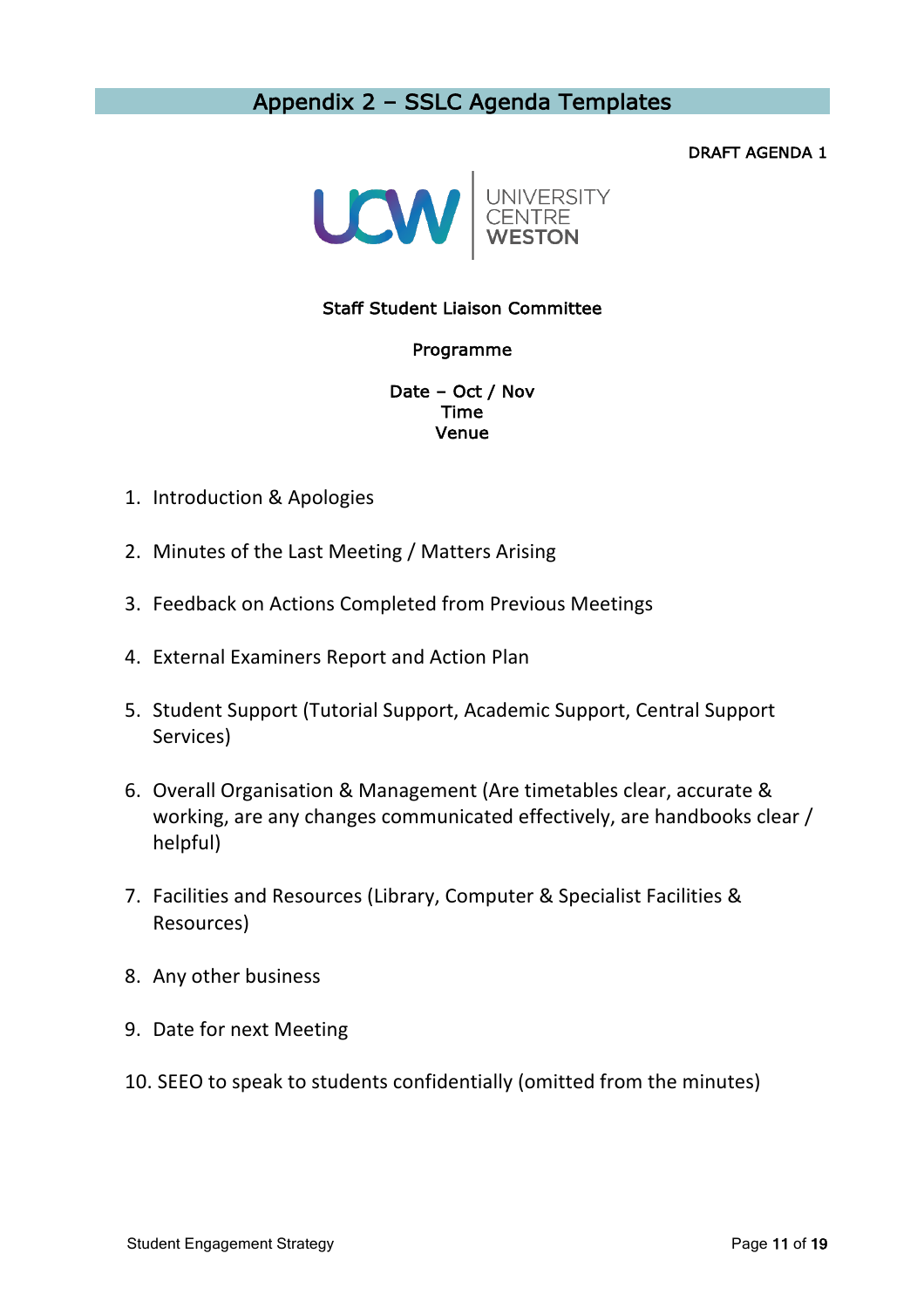**DRAFT AGENDA 2** 



# **Staff Student Liaison Committee**

# Programme

#### Date - Feb / March **Time** Venue

# 1. Apologies

- 2. Minutes of the Last Meeting / Matters Arising
- 3. Feedback on Actions Completed from Previous Meetings
- 4. NSS (results and actions from previous year along with highlight importance of Y2 students participating)
- 5. Teaching, Assessment and Feedback (Is teaching interesting/stimulating, is feedback prompt & helpful in providing guidance regarding improvements)
- 6. Discussion regarding any Minor / Major modifications planned for the course
- 7. Evaluation of units delivered to date
- 8. Any Other Business
- 9. Date Of Next Meeting
- 10. SEEO to speak to students confidentially (omitted from the minutes)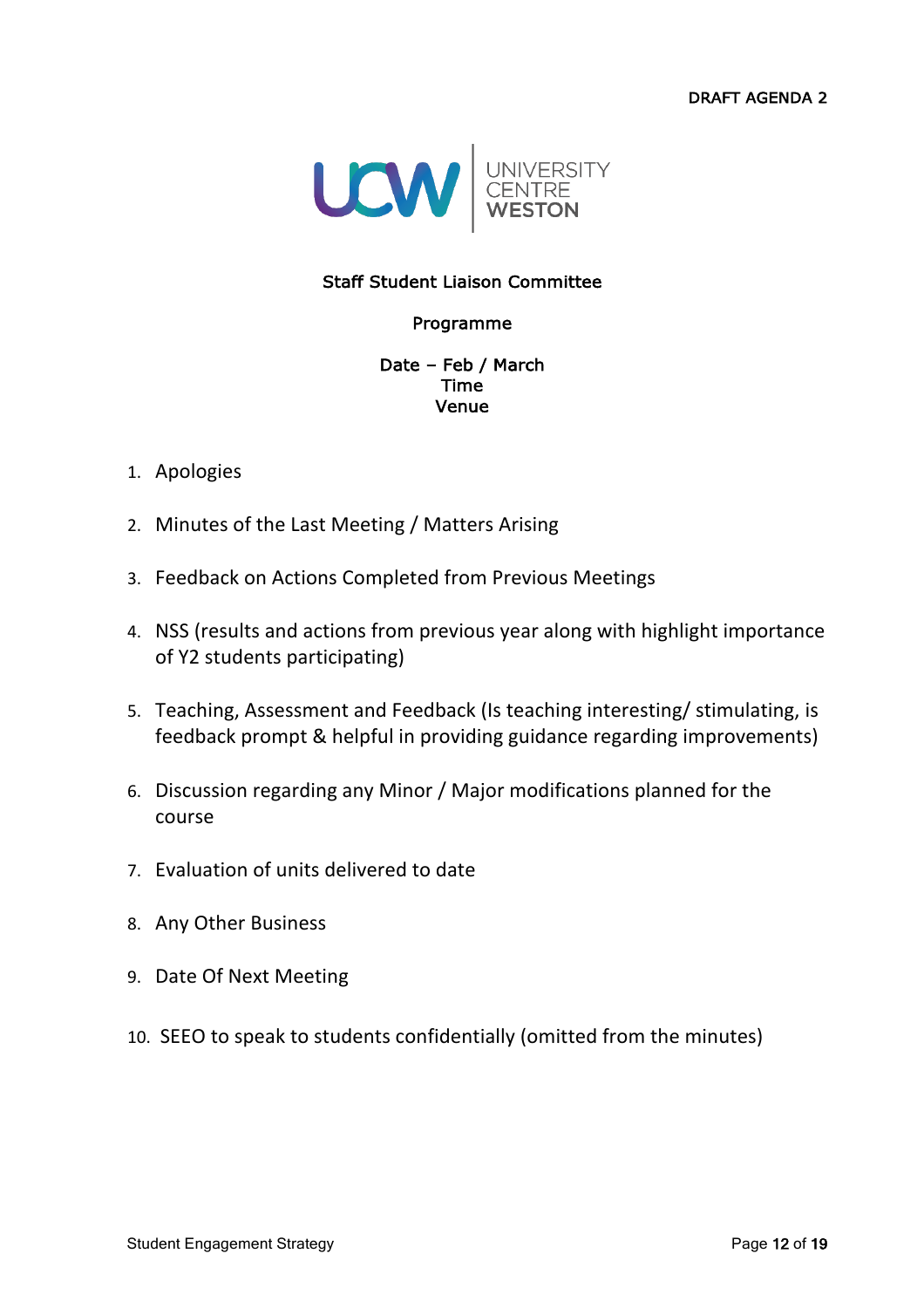DRAFT AGENDA 3



# Staff Student Liaison Committee

#### Programme

Date – April / May Time Venue

### 1. Apologies

- 2. Minutes of the Last Meeting / Matters Arising
- 3. Feedback on Actions Completed from Previous Meetings
- 4. Review of Guest Lectures / Lecturers offered throughout the year
- 5. Annual Programme Monitoring Report (Students to help to construct & comment on content for the academic year)
- 6. Personal Development (Has the Confidence, knowledge and communication skills of students increased during the academic year)
- 7. Any Other Business
- 8. Date Of Next Meeting
- 9. SEEO to speak to students confidentially (omitted from the minutes)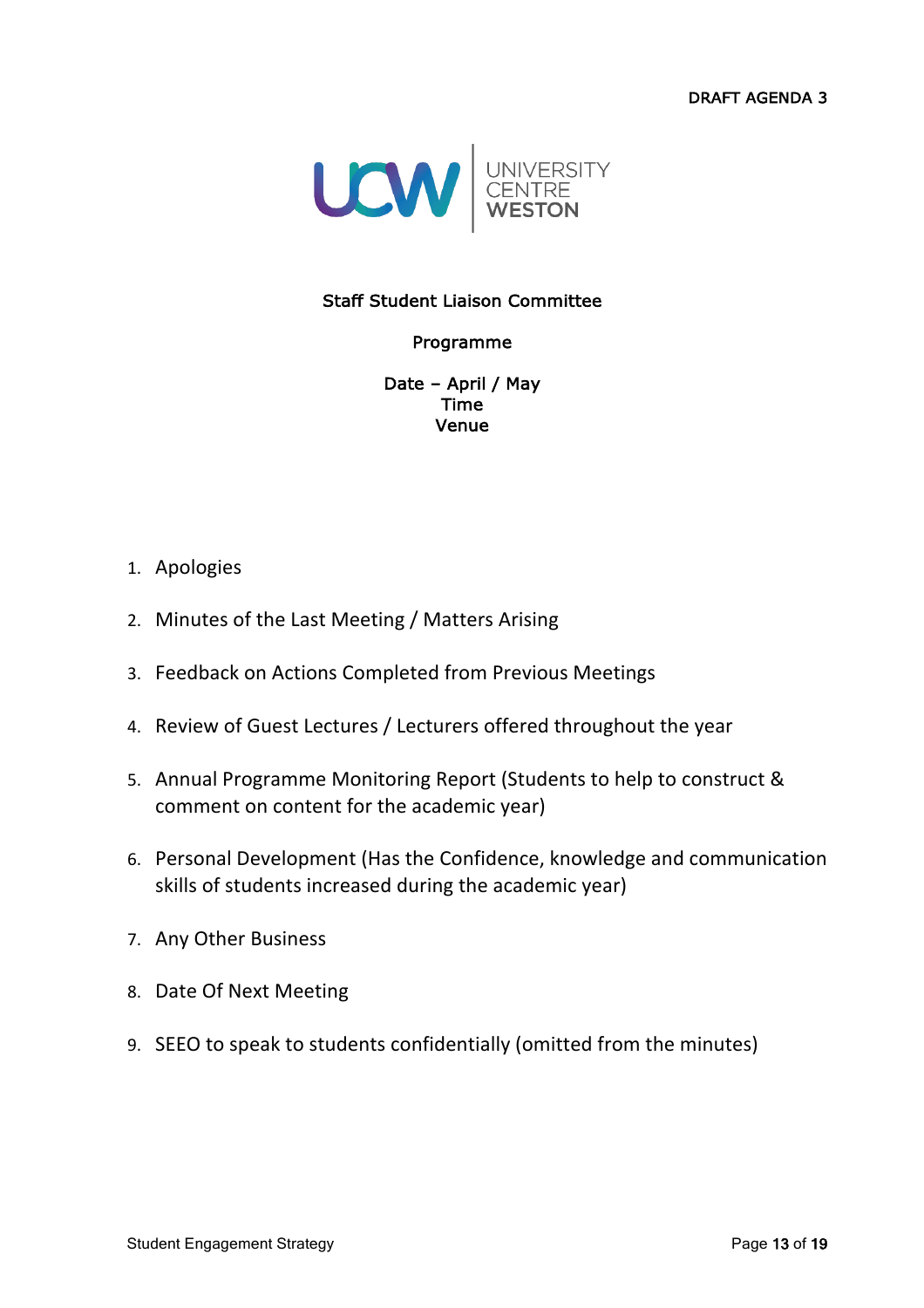# Appendix 3 – Student Representative Committee Terms of Reference

#### The Role of Student Representative Committee

Higher Education Student Representative Committee fit within the wider Higher Education Student Engagement Strategy. The Student Representative Committees at Knightstone Campus and University Campus primarily focus on cross University Centre issues affecting all higher education students, and demonstrate the University Centre's commitment to receiving and acting upon the views of students studying on higher education programmes in order to enhance the overall student experience.

### A. Membership

HE Student Experience and Engagement Officer (Chair) Assistant Director HE: Academic Registry HE Partnership Managers (as appropriate) Y1 Student Representatives x2 from every course Y2 Student Representatives x2 from every course Y3 (Part time) Student Representatives where appropriate x 2 from every course BA / BSc Student Representatives x 2 from every course

All student representatives (2 per year group from each course) should be invited to attend the Student Representative Committee on the campus they attend. These representatives should be elected by their peers on an annual basis at the start of term.

# B. Terms of Reference

The remit of the Student Representative Committee will include:

\* To enable a two way channel of communication between staff and students related to the student experience

\* To review and evaluate cross University Centre events and activities including Induction & Enrolment, Fresher's Week, Social Activities etc

\* To monitor the University Centre's progress towards achieving the KPI's related to student engagement

\* To review the effectiveness of the Student Engagement Strategy and supporting processes

\* To provide the organisation with a group to consult regarding new proposals, strategies, policies and procedures effecting higher education students

\* To highlight best practice, along with constructively critiquing the University Centre's structures and procedures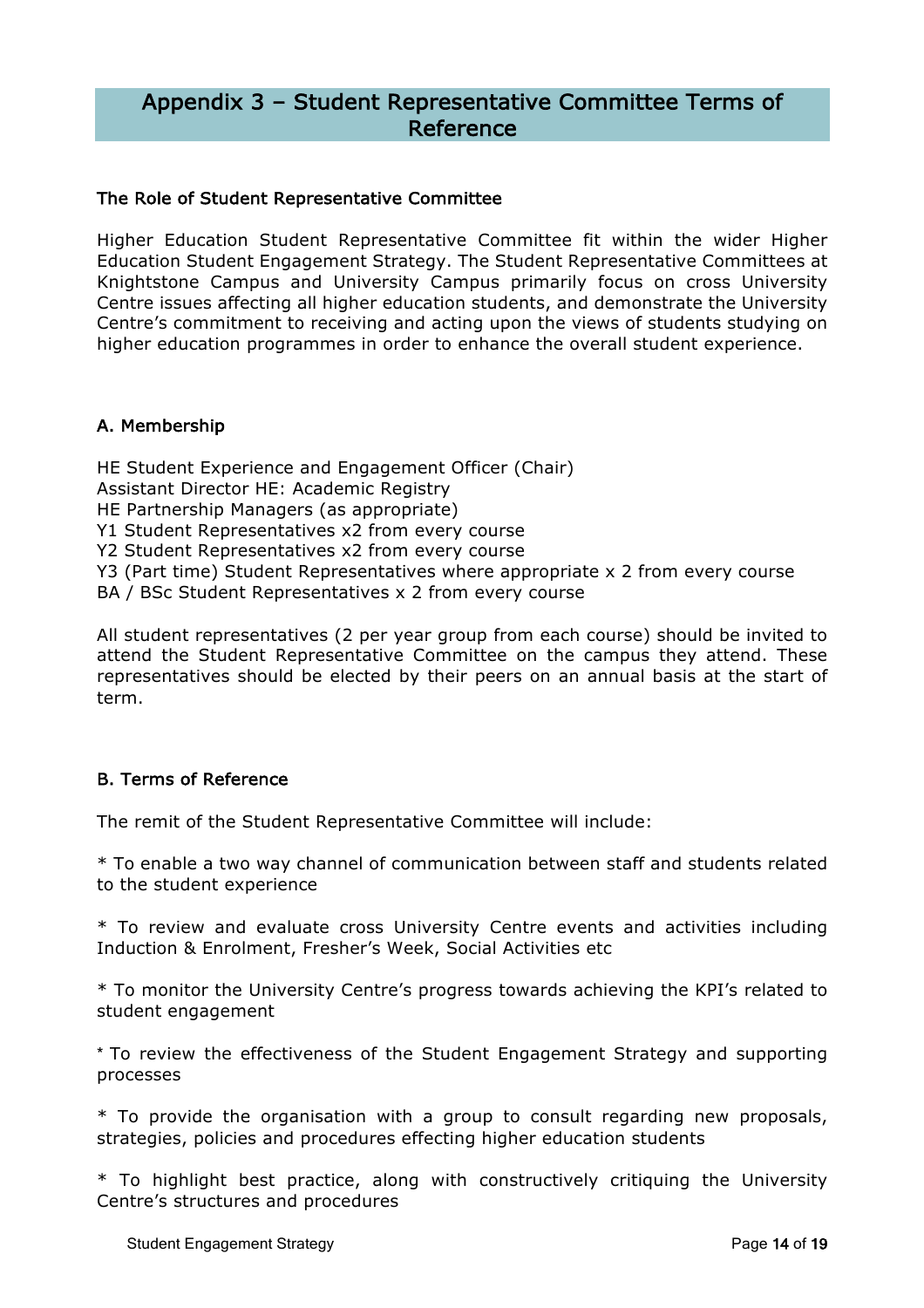\* To discuss facilities and resources available and make recommendations for the future as appropriate

\* To have a formal channel for raising and addressing issues or concerns that students consider were not adequately addressed through the Student and Staff Liaison Committees

## C. Quorum

As a minimum we would expect half the members to attend to include either the HE Student Experience and Engagement Officer and a minute taker.

### D. Meeting Cycle

There should be a minimum of three meetings per year to be held in October, February and May. For convenience for Student Representatives and recognising differing needs there will be a meeting at Knightstone Campus and one at University Campus each time. Students should attend the meeting at the campus on which they are based. Additional meetings could be arranged as necessary as requested by the Student Representatives, HE Student Experience and Engagement Officer, or other appropriate HE Directorate Staff.

Dates and times of meetings should be published in advance via email circulation, the Virtual Learning Environment etc.

#### E. Other notes

Meetings will be chaired by the HE Student Experience and Engagement Officer who will prepare a draft Agenda but Student Representatives may request for items to be included in the Agenda prior to the meeting.

Students who are unable to attend may provide written comment / feedback, either on agenda items or under any other business. This should be submitted in advance to the HE Student Experience and Engagement Officer to be brought to the meeting.

Minutes of meetings will be prepared (by the minute taker) and presented at the following meeting for formal approval of accuracy and monitoring actions. All agreed actions recorded in the minutes should be clearly assigned to named individuals responsible for the specific action. These will be forwarded to the Student Experience and Engagement Officer / Assistant Director HE; Academic Registry who will collate any issues in the overall Student Voice Quality Improvement Plan presented at Higher Education Board of Studies on a termly basis. Minutes should be made as widely available as possible to all e.g. via electronic notice board / VLE. Feedback on actions will be included in the Student Newsletter.

The HE Student Experience and Engagement Officer is responsible for ensuring that a minimum of three meetings are arranged each year, dates are published in advance,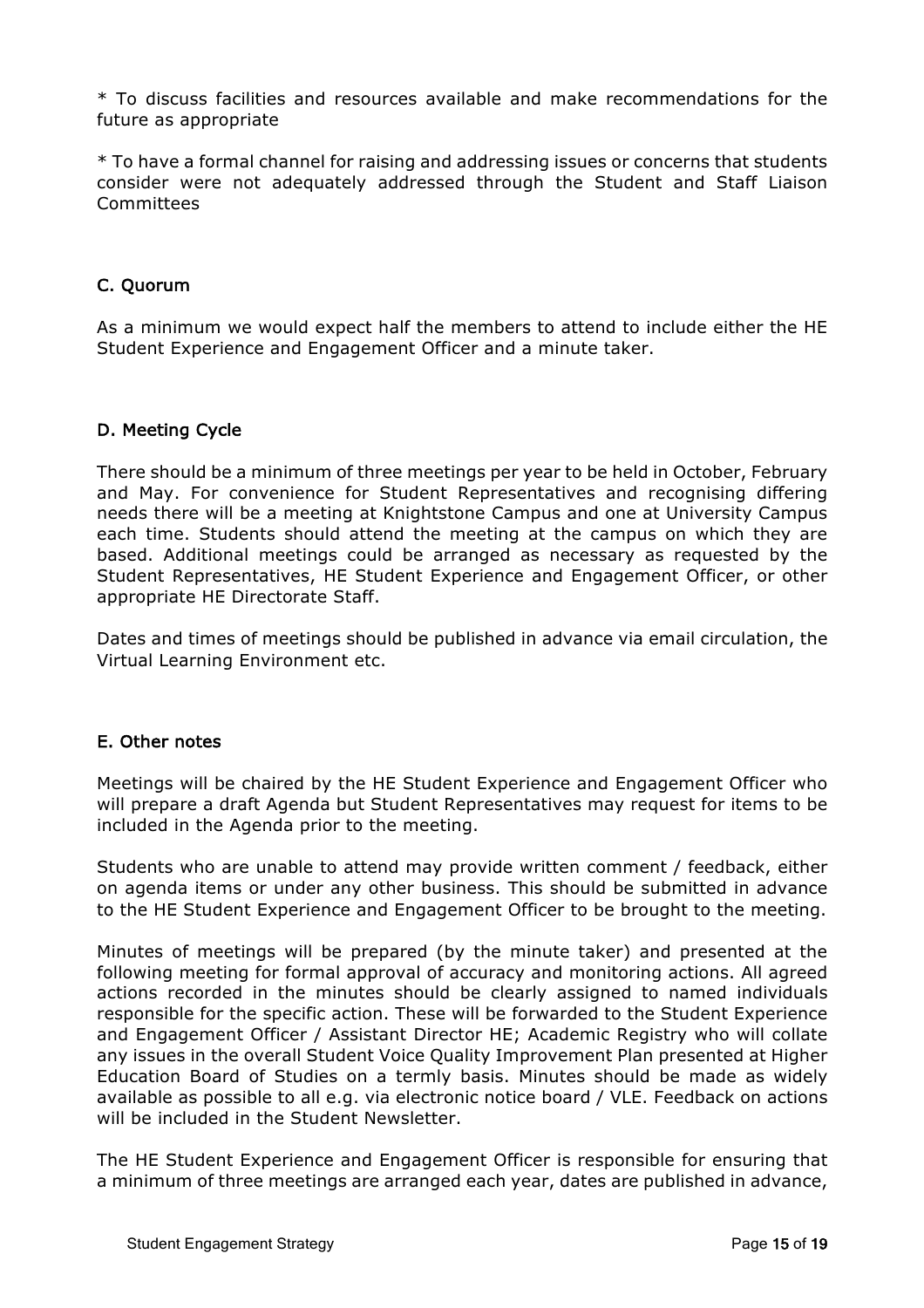the agenda is finalised, refreshments are organised, appropriate students attend and minutes are taken and then passed onto the relevant staff / students.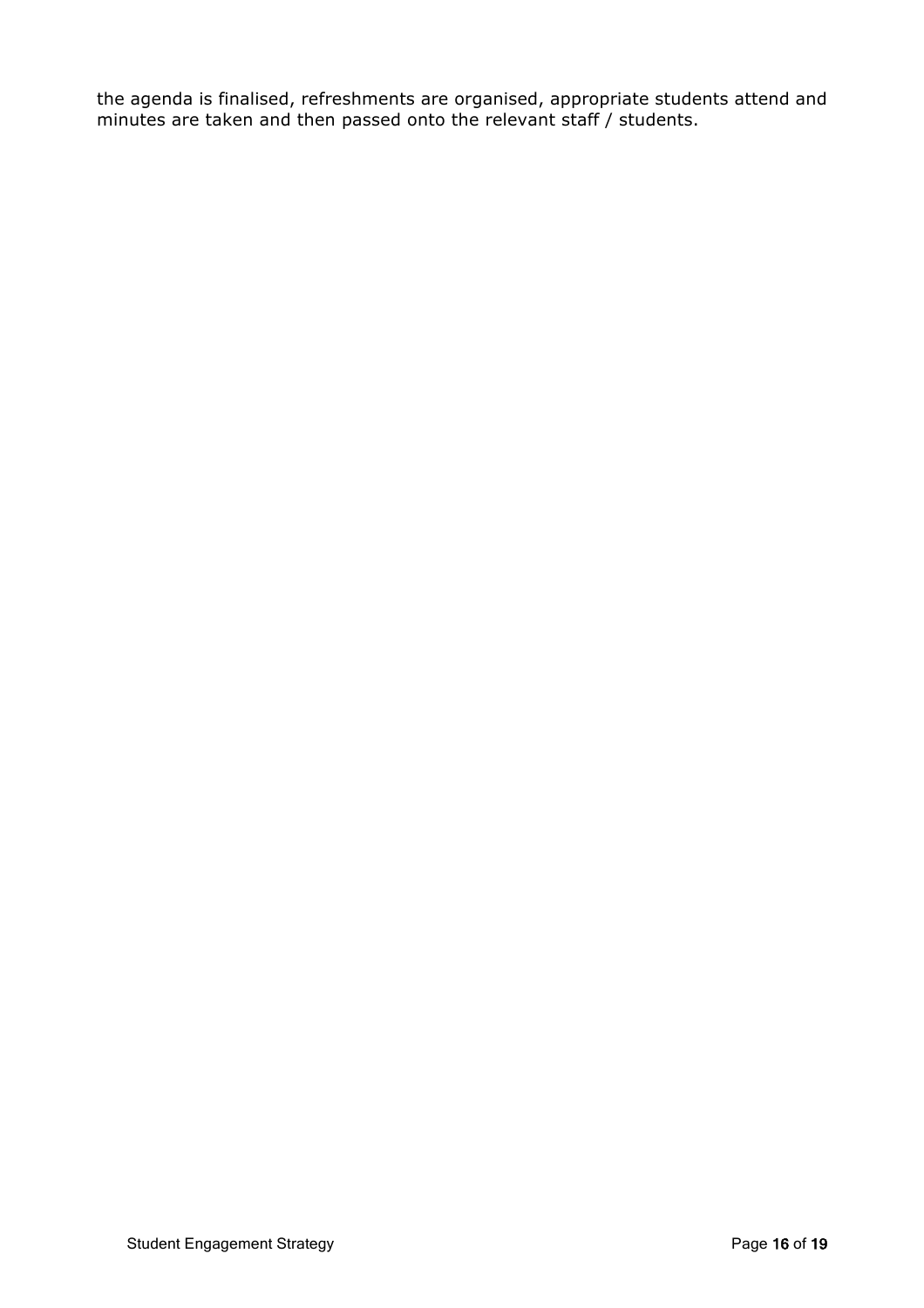# Appendix 4 – Evaluation Terms of Reference

#### The Role of Evaluations

The various evaluation opportunities adopted by the University Centre fit within the wider Higher Education Student Engagement Strategy. They enable anonymous student feedback on particular elements of the programme / student experience and demonstrate the University Centre's commitment to receiving and acting upon the views of students studying on higher education programmes in order to continue to enhance and improve the quality of provision.

# A. Terms of Reference

The purpose of Evaluations is to enable all students to:

\* Provide feedback relating to individual modules studied within their programme

\* Constructively critique, review and evaluate the teaching methods, content, assessment and quality of individual programmes

\* Highlight best practice related to all aspects of HE Student Experience

\* Comment anonymously on a range of key issues

\* Feedback on particular elements of their student experience e.g. Induction / Fresher's week

\* Provide the University Centre with key data and information regarding student satisfaction and progression on completion, which can be used to inform change and can be highlighted within key documents and publicity materials.

# B. Evaluation Cycle

The various evaluation forms must be completed by all programmes across the institution and ideally students should be given time to complete the forms. This can be facilitated by the Higher Education Directorate if appropriate. There are four main forms of evaluation carried out throughout the year:

\* Induction Questionnaires will be completed by students in October each year

\* Module Evaluations will be carried out by all students as each of their modules is completed. All students in all year groups are required to complete these evaluations

\* NSS will be facilitated during Feb / March with all graduating foundation degree students

\*Student Satisfaction Survey will be completed by all other students during Feb / March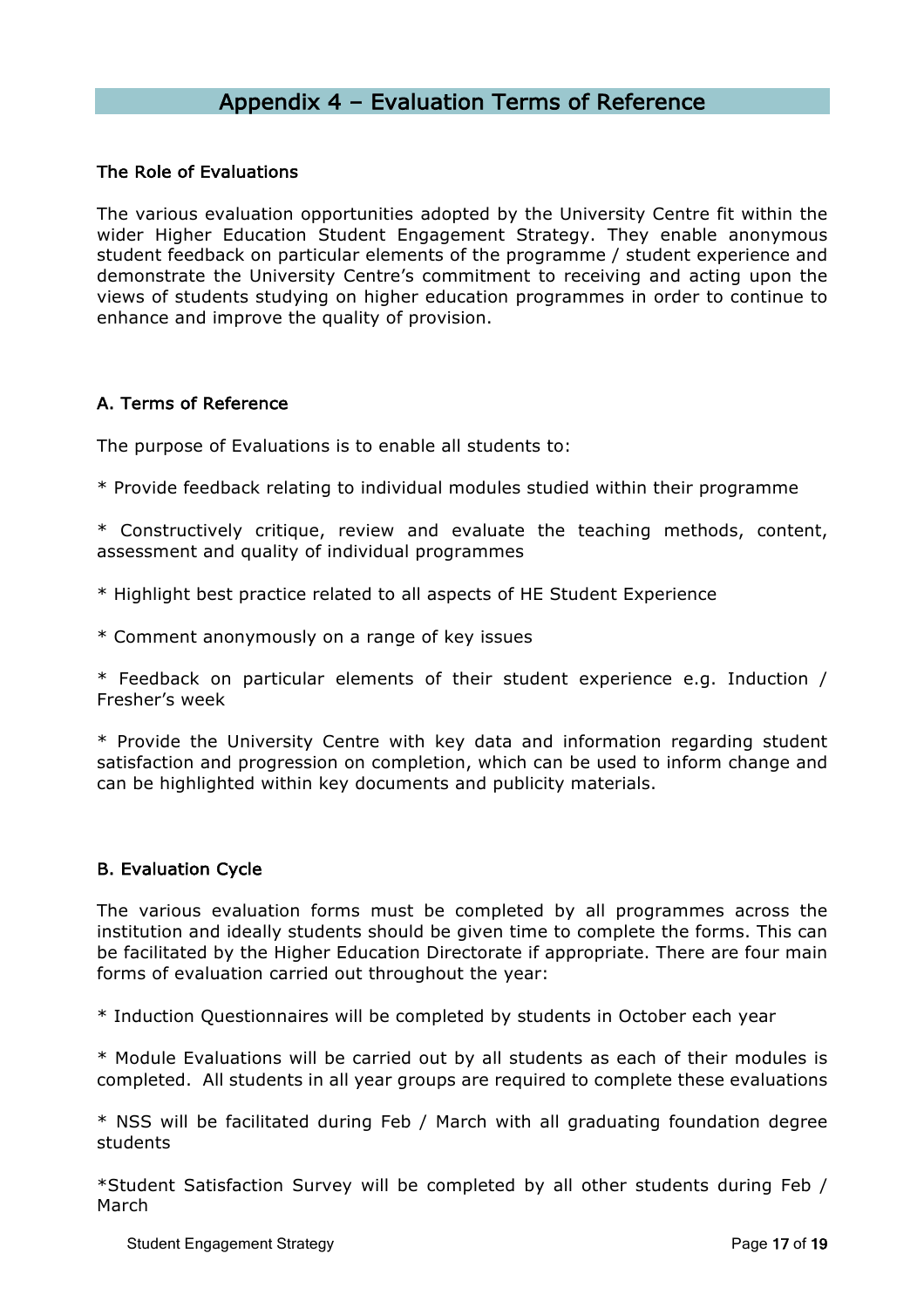# C. Other Notes

Each programme is expected to engage with the listed evaluation methods in order to enable all students to have the opportunity to participate and have their views represented. It is essential that all students participate as it is an integral element of the Student Engagement Strategy, and is included within our responsibilities within the partnership agreements with our HEI partners.

The Assistant Director HE: Academic Registry will ensure all questionnaires are made available by the most appropriate means, monitor results and ensure feedback regarding significant issues is included in the Student Voice Quality Improvement Plan presented at Higher Education Board of Studies. These issues will, where necessary, also be highlighted to Heads of Faculty / Director of HE / Head of Quality. If evaluations have not been completed this will be communicated to Heads of Faculty / Programme Coordinators.

Programme coordinators should analyse results from module evaluations and consider feedback from the National Student Survey, ensuring these are discussed at SSLCs and all relevant information is included within their Annual Programme Monitoring Report. Where appropriate action plans should be created in conjunction with heads of faculty and a copy sent to the HE Directorate.

Module Questionnaire and National Student Survey results should also be discussed during Staff Student Liaison Committee / Programme Management Committee. This will enable clarification of issues, but also enables staff to provide feedback to students regarding changes implemented as a result of their comments which is an essential element.